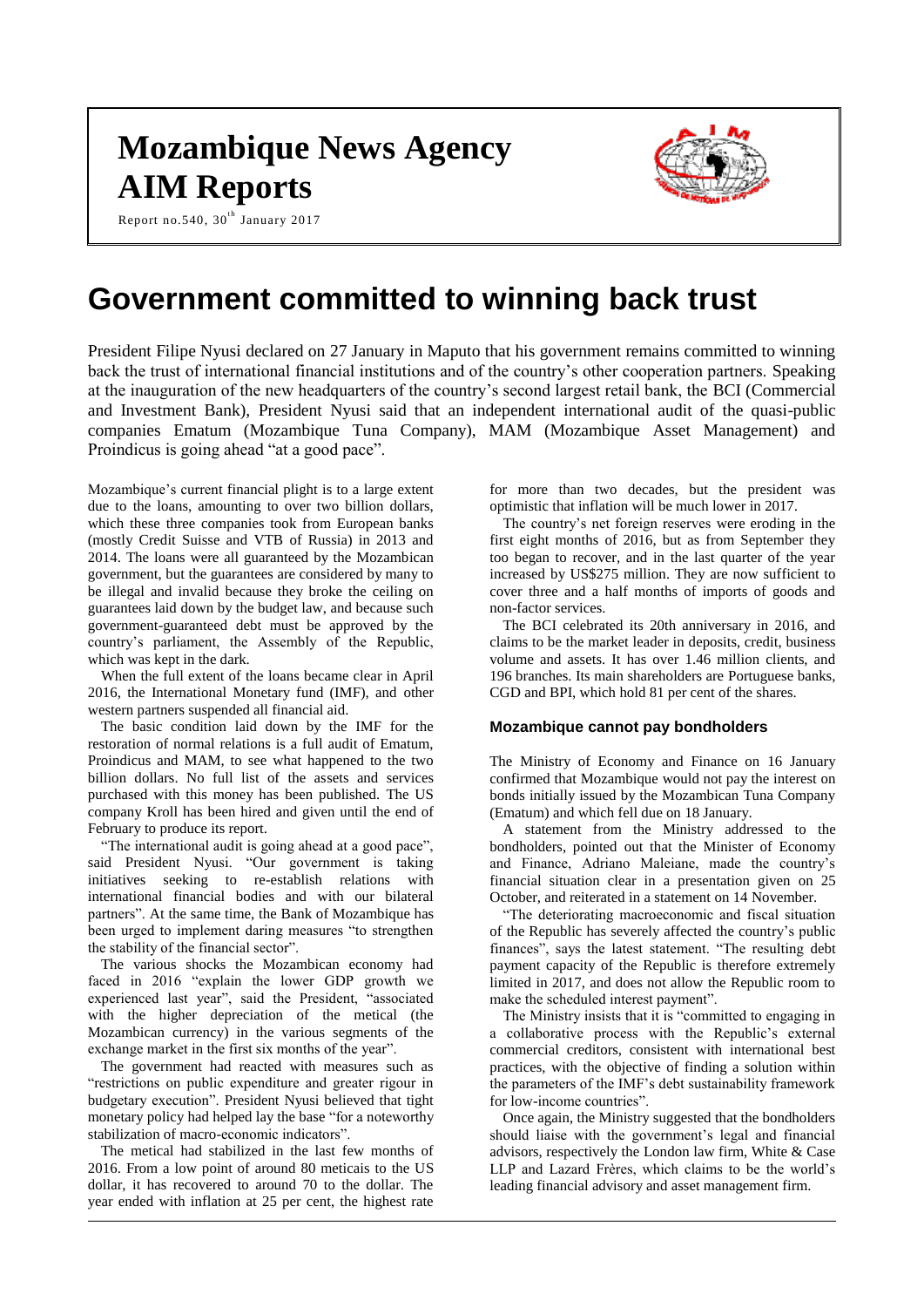## **Companies awarded natural gas supply**

The Ministry of Mineral Resources and Energy has awarded large quantities of natural gas for projects in the domestic market to be undertaken by Yara International, Shell Mozambique BV and GL Energy Africa.

These three companies have been awarded a total of 462 million cubic feet a day of natural gas. They are the successful bidders from a tender launched on 26 August last year which brought in 14 bids.

Shell requested between 310 and 330 million cubic feet of gas a day to produce 38,000 barrels a day of liquid fuels (gas-to-liquid diesel, naphtha and kerosene), plus 50 to 80 megawatts of electricity.

The Norwegian company Yara International requested 80 to 90 million cubic feet a day to produce between 1.2 and 1.3 million tonnes of fertilizer a year. This project will generate between 50 and 80 megawatts of electricity.

The London-registered GL Energy Africa has a much larger electricity project. It requested 41.8 million cubic feet of gas a day to generate 250 megawatts of power.

Although the Ministry does not state specifically the origin of the gas, it will almost certainly come from the huge fields of natural gas, discovered in the Rovuma Basin off the coast of the northern province of Cabo Delgado. The fields in areas one and four of the Rovuma Basin, operated by the US company Anadarko and ENI of Italy, respectively, are known to hold at least 160 trillion cubic feet of gas between them.

#### **Over US\$170 million for Gaza roads**

The Mozambican government, in partnership with the World Bank and the British Department for International Development (DFID), plans to invest US\$170.5 million in the second phase of road reconstruction in the southern province of Gaza.

The reconstruction work covers 190 kilometres of roads damaged in flooding in 2012 and 2013. The stretches of roads covered include Guijá/Chókwè, Chókwè/<br>Macarretane. Maniquinique/Chilembene and Maniquinique/Chilembene and Chilembene/Marapá.

To this end, the government will provide US\$42.5 million. The World Bank will provide US\$113 million. The contribution of DFID will be US\$15 million.

This work will push ahead under an agreement signed on 26 January in Maputo between the General Director of the National Roads Administration (ANE), Marco dos Anjos, and the various contractors.

Speaking at the ceremony, the Minister of Public Works, Carlos Bonete, said that the project was divided into two phases. "The first phase covered immediate repairs to make the roads passable again", he explained. "Those repairs took place in 2014 and 2015 and they were budgeted at US\$15 million".

The agreement ensures that the much more ambitious second phase can begin in February. The work is scheduled to take 18 months.

Four contractors have been hired – the Chinese companies Zhonghumei Engineering Group and China Henn International Corporation Group, Mota-Engil of Portugal, and Swiss company SBI International Holding.

## **EU grant for WFP projects in Mozambique**

The United Nations World Food Programme (WFP) has welcomed a grant of  $\epsilon$ 9.8 million (about US\$10.8 million) from the European Union to assist in its operations to support drought victims in Mozambique.

Southern and central Mozambique suffered a severe drought last year, which was related to the El Nino weather phenomenon.

According to the WFP, the EU funds will enable it to assist more than 270,000 smallholder farmers whose crops were devastated by high temperatures and lack of rain during the 2015/2016 agricultural season.

It added, "1.4 million people are now food insecure and in need of assistance to support them during the peak of the January-March lean season".

These months are critical, because the first harvests after the 2016-2017 rainy season are not expected until April. The number at risk could rise to 2.3 million over coming months, according to the latest assessments from the government-led Mozambique Vulnerability Assessment Committee.

WFP said that, through its humanitarian programmes, it assisted more than 600,000 people in drought-stricken parts of Mozambique in December. It added that "WFP and its partners are now scaling up to reach even more people through a range of activities aimed at addressing communities' immediate needs whilst also engaging them in schemes such as the construction or repair of irrigation systems so they are better equipped to withstand extreme weather shocks".

In 2016, the European Union was one of the top donors to WFP worldwide and contributed more than €32 million to WFP operations in southern Africa.

#### **British support for fight against malnutrition**

The British government has announced a grant of £3.6 million (about US\$3.3 million) to the WFP to help fight malnutrition in Mozambique.

According to the WFP, this will provide nutritional support over the next six months to approximately 60,000 people in the worst-affected provinces - Cabo Delgado, Gaza, Nampula, Tete, Sofala and Zambezia. The majority of those who will receive nutritional support are malnourished children under five years of age, and pregnant and nursing women.

Some 43 per cent of Mozambican children under the age of five have suffered from chronic malnutrition, which causes stunting (low height for their age). This can affect not only physical development but also cognitive skills.

The northern provinces are worst affected due to a combination of such factors as food insecurity, poor nutritional habits and knowledge, lack of clean water and decent sanitation, and severe rural poverty.

WFP is supporting the Mozambican government in implementing the Nutritional Rehabilitation Programme for the treatment of moderate and severe acute malnutrition, and providing technical assistance with national nutrition surveys.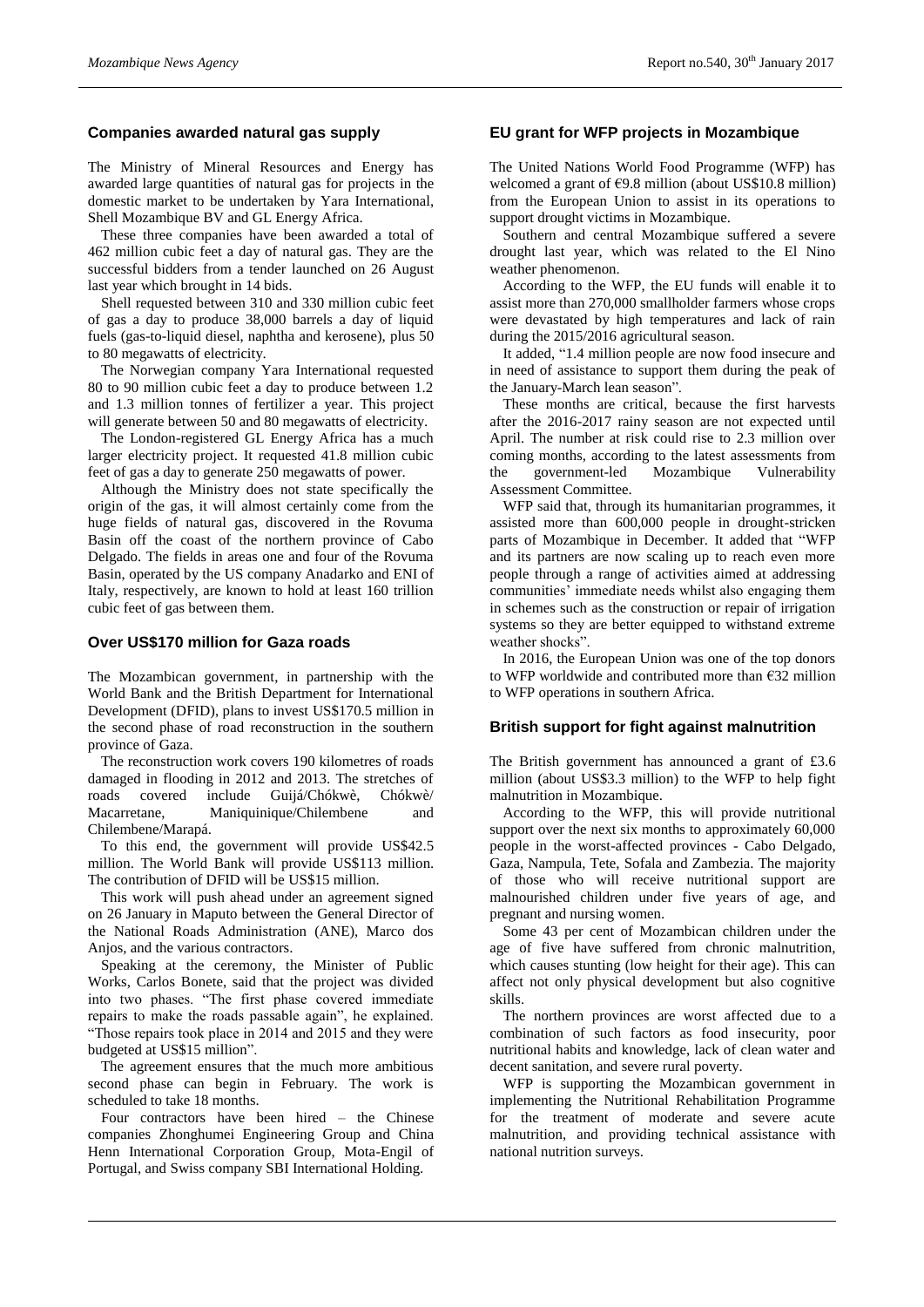## **Life returning to normal after flooding**

Life in the town of Machanga, in the central province of Sofala, is returning to normal as the Save River recedes, and the rain falling in the region slackens, reports the daily newspaper "Noticias" on 27 January.

The Save flooded the town and put hundreds of houses and most public institutions under water.

Most of the institutions temporarily closed reopened on 25 January, but the Machanga district administrator, Tome Jose, told "Noticias", that the local hospital is still functioning in provisional installations.

About 2,000 pupils were able to start classes in seven Machanga schools. But a further 14 schools, attended by 5,000 pupils, are still inundated and it has been impossible to begin classes in them.

A survey of agriculture in the district shows that the Save floods caused the loss of 3,344 hectares of crops, affecting 4,069 peasant families.

Of the 402 families who took refuge from the floods in four temporary shelters, 162 have now returned home, and more are expected to follow them in the coming days. Tome Jose said that aid is still being airlifted to about 18,000 people in more remote parts of the district, which were isolated by the flood waters. This operation involves three helicopters of the Mozambican Air Force.

In the western province of Tete, where there are fears of possible flooding in the Zambezi valley, the local branch of the Mozambican relief agency, the National Disaster Management Institute (INGC), says it is prepared to make emergency interventions to save lives, should this prove necessary.

The INGC Tete delegate, Joaquim Curipa, told reporters "We are on maximum alert, and we are monitoring the situation on the ground so that we can intervene at any moment".

The INGC has stationed three boats in Doa and Mutarara districts on the lower Zambezi, and has set up teams, in coordination with the district authorities, which are working to persuade people to abandon flood prone areas and move to higher ground.

Food aid is available for any victims of floods. Curipa said the INGC has stored in its Tete warehouses 920 tonnes of rice, 183 tonnes of maize flour, 90 tonnes of unmilled maize and 30 tonnes of beans.

Rain has been falling everywhere in Mozambique – except the area which most needs it, the Umbeluzi basin in Maputo province, which provides the drinking water for the Greater Maputo Metropolitan Area.

The reservoir at the Pequenos Libombos dam on the Umbeluzi remains less than 14 per cent full. The discharges from the dam dropped from three cubic metres a second to about 2.3 cubic metres a second as from 5 January. According to the National Hydrological Bulletin, issued on 25 January by the National Directorate of Water Resources, the discharge is now down to 1.5 cubic metres a second.

Since 10 January water has been rationed in Maputo and Matola cities and Boane district. Water is pumped to each neighbourhood on alternate days. But unless the situation improves soon the Maputo Regional Water Company (AdeM) may be forced to impose tighter restrictions – such as one day with water, followed by two days without for each part of the affected area.

## **Over 1,300 leprosy cases diagnosed last year**

Although leprosy was declared as no longer constituting a public health problem in Mozambique in 2008, pockets of the disease continue to occur, and last year 1,364 new cases were diagnosed.

Speaking at a meeting in Maputo on 27 January to mark World Leprosy Day, the National Director of Public Health, Francisco Mbofana, said that 415 of the new cases were among children. In 585 cases the victims were already suffering from deformities caused by the disease.

Mbofana expressed concern that the number of cases of leprosy among children meant that the disease remained active in communities but undiagnosed and untreated.

In 2008, the World Health Organisation (WHO) declared leprosy defeated in Mozambique. This did not mean that every last case had been eliminated, but that the disease was no longer a public health concern.

However pockets of the disease still exist, and may even be on the rise. Between 2015 and 2016 the number of districts recording more than one case per 10,000 inhabitants rose from 23 to 34, particularly in the central and northern provinces.

Nonetheless, there have been significant advances. Up until 2000, Mozambique was one of the six countries in the world most affected by leprosy (the others were Brazil, India, Madagascar, Tanzania and Nepal). These six countries accounted for 90 per cent of leprosy cases.

But, by 2008 the fight against the disease had succeeded in bringing the prevalence of the disease down to less than one in 10,000 inhabitants, the level at which the WHO considers the disease no longer a public health problem.

Diagnosis is simple, and anyone with a clear, painless patch on his or her skin should go to the nearest health unit where an examination will check whether it is leprosy. Treatment is free of charge and takes between six and 12 months on an out-patient basis. Patients will only require hospitalisation if they have left diagnosis late and are suffering from complications such as mutilations to fingers and toes.

#### **Nampula municipal staff arrested for corruption**

The delegation of the Central Office for the Fight against Corruption (GCCC) in the northern Mozambican province of Nampula on 25 January ordered the detention of seven staff of the Nampula City Municipal Council on charges of falsifying documents.

According to Francisco Bauque, a prosecutor in the Nampula GCCC, the intention was to arrest 11 people, but the other four have disappeared and their current whereabouts are unknown.

All 11 worked in the Nampula City single attendance counter (BAU), which is supposed to smooth the path for businesses applying for licences, permits and the like. According to Bauque, those detained were involved in a scheme to forge invoices, receipts and other documents, and pocketed the money paid by users of the BAU.

This is a condensed version of the AIM daily news service – for details contact [pfauvet@live.com](mailto:pfauvet@live.com)

\_\_\_\_\_\_\_\_\_\_\_\_\_\_\_\_\_\_\_\_\_\_\_\_\_\_\_\_\_\_\_\_\_\_\_\_\_\_\_\_\_\_\_\_